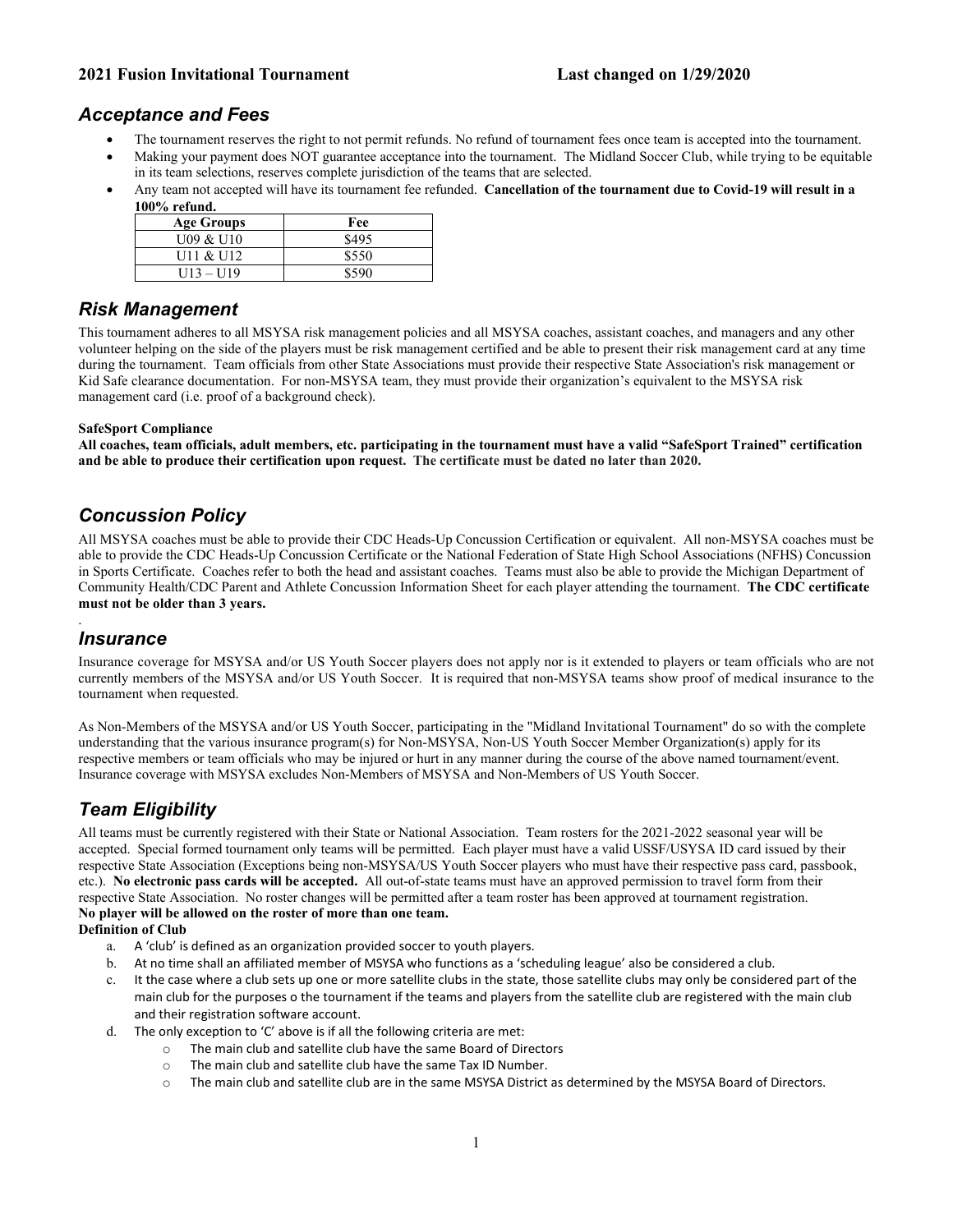#### **2021 Fusion Invitational Tournament**

#### **Last changed on 1/29/2020**

## *Guest Players*

- All leagues / clubs must use the approved MSYSA Guest Player Roster and pay all applicable fees prior to the tournament. Any inhouse or out-of-date forms will not be accepted.
- Any Michigan player who is not registered with the MSYSA through an affiliated league may play only if prior to the tournament the player is issued a **Guest Player Pass Card** by the MSYSA Registrar.
- An approved MSYSA Guest Player Roster must be presented at team registration along with league / club team roster.
- A team is not permitted to have more than 5 guest players.

## *Age Divisions*

Players must be born on or after January 1 of their respective year. There is no minimum age.

| $U9 - 13$  | $U10 - 12$ | $U11 - 11$ | $U12 - 10$ | $U13 - 09$ | $U14 - 08$ |
|------------|------------|------------|------------|------------|------------|
| $U15 - 07$ | $U16 - 06$ | $U17 - 05$ | $U18 - 04$ | $U19 - 03$ |            |

## *Division Placement*

When possible we will have multiple divisions (i.e. Premier, Select, and Recreational). The Tournament Director reserve the right to create separate (or adjust) age divisions in the U15-U19 age groups to facilitate tournament bracketing. Special requests for team placement in a bracket 1 age group higher will be considered. Depending on the number of teams accepted, the divisions will be grouped as follows:

- **Division of 12:** Four groups of three teams. Each team will play two games within the group. The winners of each group will advance to the semi-finals. Others will play a consolation game. The semi-final winners will play for the division championship.
- **Division of 8:** Two groups of four teams. Each team will play 3 games within the group. The group winners will play for the championship.
- **Division of 7:** One group of seven teams. Each team will play a four game round robin schedule. The champion will be determined by point system. (Head to head will not be used as a tiebreaker if the top two teams did not play each other.)
- **Division of 6:** Two groups of three teams. Each team will play two games within the group. The first and second place team in each group will play in a semi-final match. The third place teams will play a consolation game. The semi-final winners will play for the division championship.
- **Division of 5:** One group of five teams. Each team will play a four game round robin schedule. The champion will be the top finishing team.
- **Division of 4:** One group of four teams. Each team will play a three game round robin schedule. The first and second place teams will play for the division championship.

PLEASE NOTE: Individual and team trophies will be awarded to the Champion in each division. Finalist in each division will be awarded a team trophy.

**Pre-tournament Team Registration**: Check-in/packet pick-up will open Friday evening from 4 to 8 pm and Saturday morning from 7 am to noon. Coach/Manager or team official must have the following documents ready for pre-tournament check-in at the MSC Complex registration tent at least 1 hour prior to your first game is preferred:

- Official Team Roster (Team rosters from the current seasonal year will be accepted for the tournament).
- Player pass cards (electronic pass cards will not be accepted)
- Player signed Michigan Department of Community Health/CDC Parent and Athlete Concussion Information Sheet
- Guest Player Passes (if applicable)
- Coach/Manager Risk Management Card/Number
- Coach CDC Heads-Up Concussion Certification
- Out-of-state teams must provide a copy of their permission to travel form.

On-line Tournament Registration: All teams will have the option to submit their tournament registration documents on-line. These documents include: league roster for current season (Fall 2018/Spring 2019) signed by league official, guest player forms, player pass cards (front and back), risk management card (or equivalent) for all coaches, permission to travel form (non-Michigan teams that do not play as a U.S. Club team), proof of concussion training for head coach. All teams upon verification and acceptance of on-line tournament registration documents will receive an Online registration APPROVED email. Instructions for submitting on-line tournament registration documents can be found on the tournament website.

**Pre-game check-in:** A representative from each team must check-in with the Field Marshall tent assigned to scheduled game field at least 30 minutes prior to game time. Refer to tournament field map for tent locations. Player pass cards will remain at the Field Marshall tent until after the game. Winning team or Home team (in the event of a tie) will submit the Game Card to the Field Marshall tent following the game. The pass cards will be returned when the proper post game paperwork has been signed and received in the Field Marshall tent. It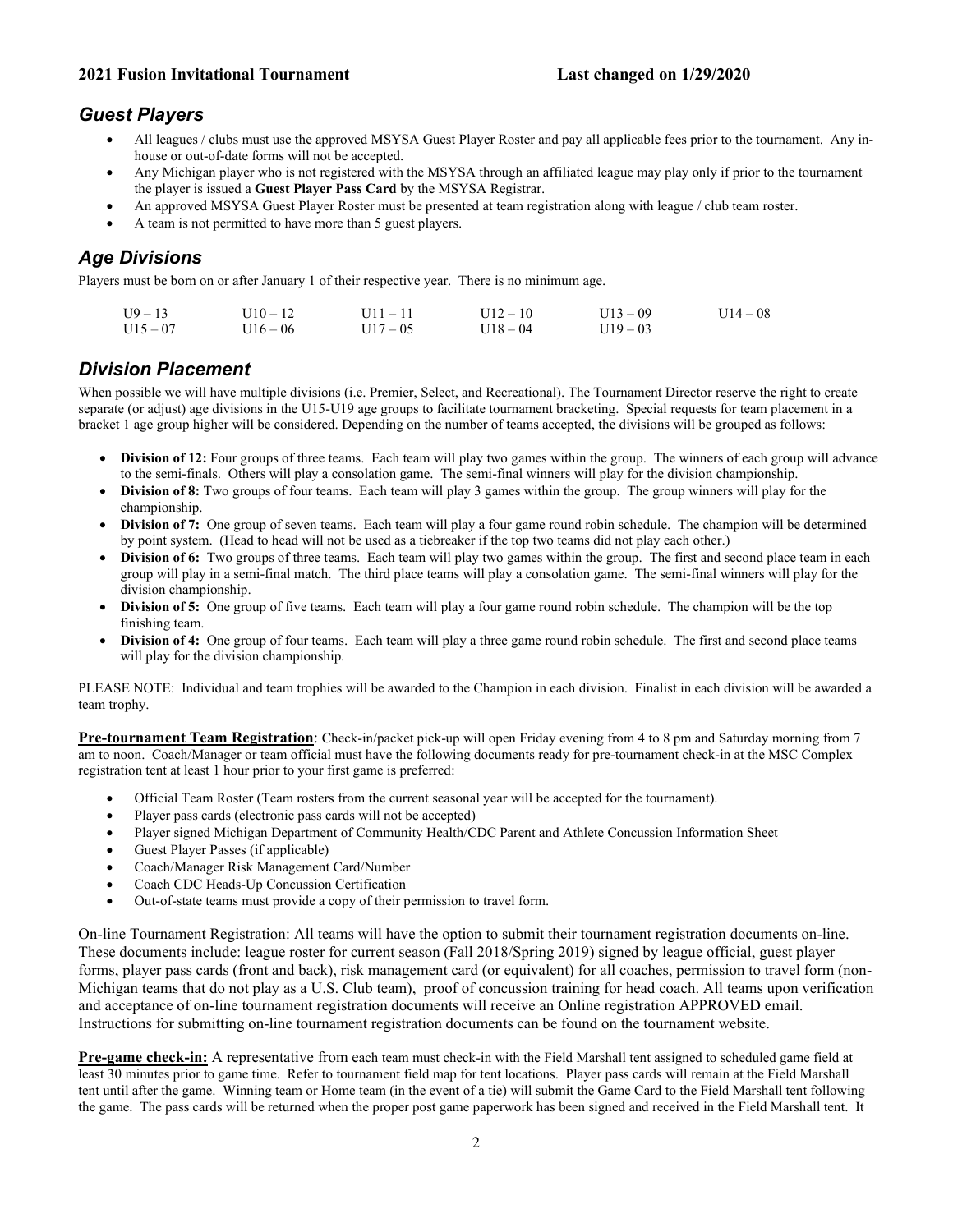is the coach/manager responsibility to pick up your player pass cards after the game. All players must have the appropriate equipment and color wrist band in order to play.

## *Inclement Weather*

The tournament will follow US Soccer's position statement that indicates when lightening is seen, the tournament will count the time until thunder is heard. If this time is thirty (30) seconds or less, seek shelter. Wait thirty (30) minutes or more after hearing the last thunder before resuming activities.

The tournament committee reserves the right to make the following changes in the event of inclement weather:

- 1. Relocate and/or reschedule a match
- 2. Change a division structure
- 3. Reduce scheduled duration of a match
- 4. Cancel a match

In the event of inclement weather forcing play to be halted and preventing the match from completing during the scheduled time, the score shall stand if at least one-half of the match has been completed. The tournament director will have the final decision on field closure.

In case of cancellation of the entire tournament (i.e. no games played), a portion of the tournament fee may be refunded at the discretion of the Tournament Director and the Midland Soccer Club.

## *Referees*

The Midland Soccer Club 2021 USSF certified assignor will assign all referees employed for the 2019 Midland Invitational Tournament games. All referee assigning will be done in "Game Officials".

- **Out-Of-Area Referees & Referee Assigning Policy**
	- a. Out-of-Area referees must show photo identification to verify identity.
	- b. The tournament utilizes a referee assignor that is currently certified by US Soccer Federation.<br>c. All referee assigning will be done through the Game Officials system.
	- All referee assigning will be done through the Game Officials system.

## *Laws of the Game*

The tournament will be played in accordance with FIFA Laws of the Game, except as modified by these rules.

## *The Ball*

Tournament ball will be provided by the field marshal.

- Size  $4 U9$  through  $U12$
- Size 5 U13 through U19

## *Number of Players*

The small sided games format adopted by MSYSA board of directors on July 31, 2016 will be used for all appropriate age groups.

• **Formats of Play (Small Sided Games)**

|                  | U6 (6      | U7 (7      | U8(8)      | U9(9)         | U10(10)    | U11 (11    | U12 (12)    |
|------------------|------------|------------|------------|---------------|------------|------------|-------------|
|                  | yrs. Old   | yrs. Old   | yrs. Old   | yrs. Old      | yrs. Old   | yrs. Old   | yrs. Old &  |
|                  | an         | and        | and        | and           | &          | &          | Younger)    |
|                  | younger)   | younger)   | younger)   | younger)      | younger)   | younger)   |             |
| Field Size       | Length $-$ | Length $-$ | Length $-$ | Length $-$    | Length $-$ | Length -   | Length -    |
| Ranges           | $25 - 35$  | $25 - 35$  | $25 - 35$  | 55-65         | 55-65      | 70-80      | 70-80       |
| (Yards)          | Width –    | Width -    | Width -    | Width –       | Width -    | Width -    | Width –     |
|                  | $15 - 25$  | $15 - 25$  | $15 - 25$  | 35-45         | 35-45      | 45-55      | 45-55       |
| Max. Goal        | Height $-$ | Height $-$ | $Height -$ | $Height -$    | Height-    | Height $-$ | Height $-7$ |
| Size (Feet)      | 4          |            | 4          | $6.5^{\circ}$ | 6.5        |            | Width $-21$ |
|                  | Width -    | Width -    | Width -    | Width -       | Width -    | Width -    |             |
|                  | 6          | 6          | 6          | 18.5          | 18.5       | 21         |             |
| <b>Ball Size</b> | 3          | 3          | 3          | 4             | 4          | 4          | 4           |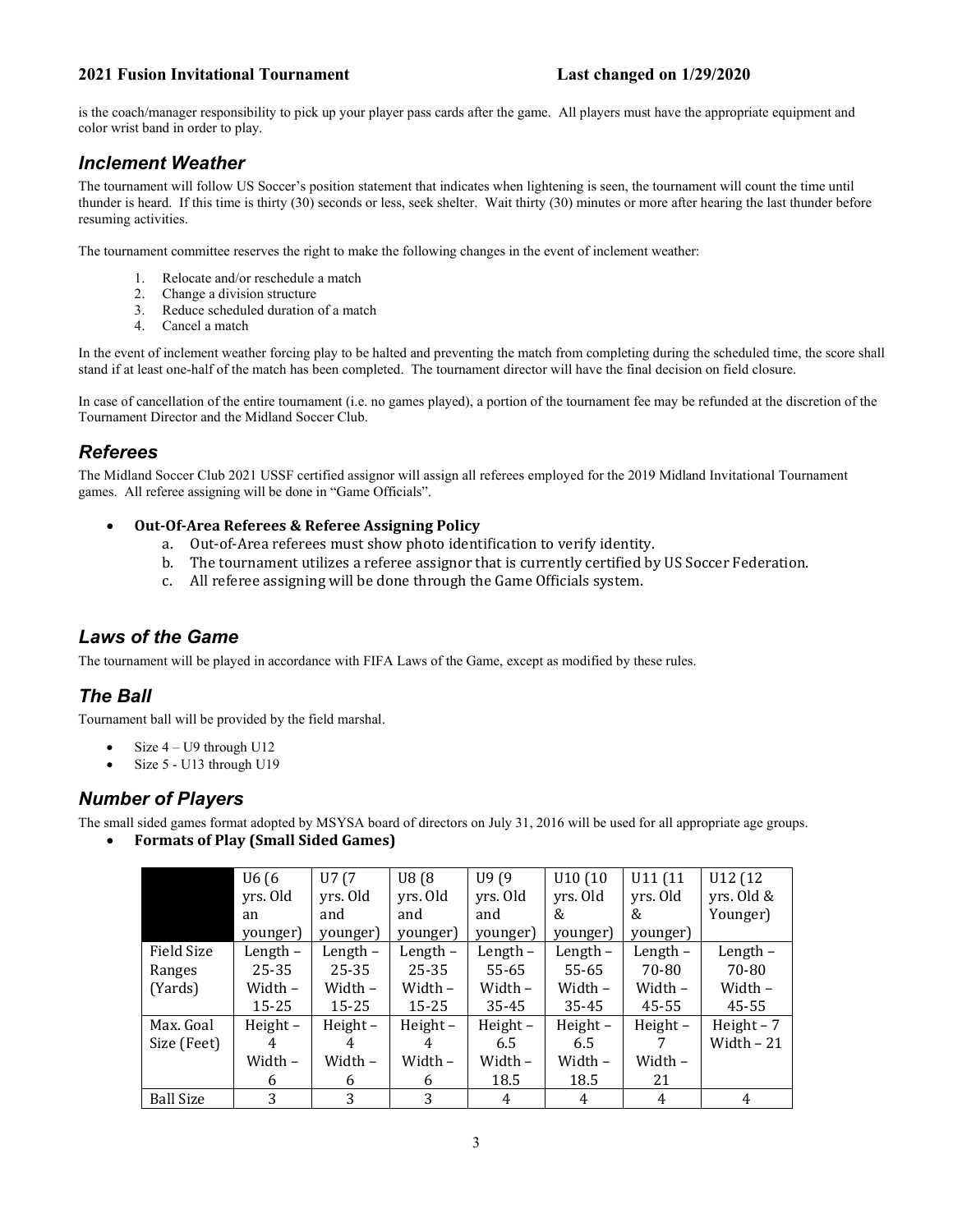| Players   | $4v4$ (No | $4v4$ (No | $4v4$ (No | 7v7 (GK) | 7v7(GK) | $9v9$ (GK) | $9v9$ (GK) |
|-----------|-----------|-----------|-----------|----------|---------|------------|------------|
|           | GK)       | GK)       | GK)       |          |         |            |            |
| Game Time | 4x10      | 4x10      | 4x10      | 2x25     | 2x25    | 2x30       | 2x30       |
| (Minutes) |           |           |           |          |         |            |            |
| Offside   | No        | No        | No        | Yes      | Yes     | Yes        | Yes        |

| Age Group     | <b>Number of Players</b> | <b>Maximum Roster Size</b> | Minimum player # |
|---------------|--------------------------|----------------------------|------------------|
| J09/U10       | 7 v 7                    |                            |                  |
| U11/U12       | 9 v 9                    | 10                         |                  |
| U13 and above | $1 \times 11$            | $18*$                      |                  |

\* U13 – U19 teams may carry a roster of 22 players. However, only 18 of these players may dress, sit on the bench or play in any one game.

### *Uniform*

- Players shall bring an alternate jersey to all games.In case of a conflict, home team will wear alternate jersey.
- All players **MUST** wear shin guards that are covered by their socks.
- Each player must wear an official uniform with a unique number on the back and must match the number on the game roster.
- Casts, splints, or body braces made of a hard substance must be covered on all exterior surfaces with no less than 1/2 inch thick, high density polyurethane, or an alternate material of the same thickness and similar physical properties to the protect the injury. Referee or Tournament Director must grant permission.

## *Duration of the Game*

| Age Group   | <b>Round Robin</b>   | Elimination*         | <b>Over Time</b>     |
|-------------|----------------------|----------------------|----------------------|
| U09/U10     | 2 - 25 minute halves | 2 - 25 minute halves | 2 - 5 minute periods |
| U11/U12     | 2 - 30 minute halves | 2 - 30 minute halves | 2 - 5 minute periods |
| U13/U14     | 2 - 30 minute halves | 2 - 30 minute halves | 2 - 5 minute periods |
| $U15 - U19$ | 2 - 30 minute halves | 2 - 30 minute halves | 2 - 5 minute periods |

\*Elimination matches include all Semi-Final and Final matches. Overtime will only be played in elimination matches and only if the score is tied at the conclusion of the 2nd half of regular time. Overtime periods will be played to their conclusion. There is no "Golden Goal". If the game is still tied after the overtime periods have concluded, the referee will proceed with a penalty kick shoot-out in accordance with FIFA rules. Consolation matches are not considered 'Elimination' and will be played according to 'Round-Robin' schedules.

## *Game Clock*

The game clock will not be stopped for any reason, including an injury to any player. Due to the time allowed for completion of all games, the clock runs continuously. There is no "extra time" added to any period.

## *Home Team*

- Team listed first on match schedule is "home" team.
- Home team has first choice of bench area / side of field.
- Home team will change jerseys if referee determines jerseys of opposing team are not sufficiently distinct

## *Start of Play*

No coin-toss. The home team (team listed 1<sup>st</sup> on the schedule or listed on top of bracket) will choose the side of the field they wish to attack. The away team will get the kick-off to start the game. **During play, teams will be benched on opposite sides of the field. Parents and spectators must take the same sidelines as their respective team.** Home team has the choice of preferred sideline. No spectators, coaches or other team officials are permitted behind the goals.

## *Substitutions*

Unlimited substitutions may be made at the following stoppages of play with the permission of the referee:

- After a goal by either team
- Before a goal kick for either team
- Before throw-ins or corner kicks in your favor, or if both teams are substituting, on either teams' throw in or corner kick.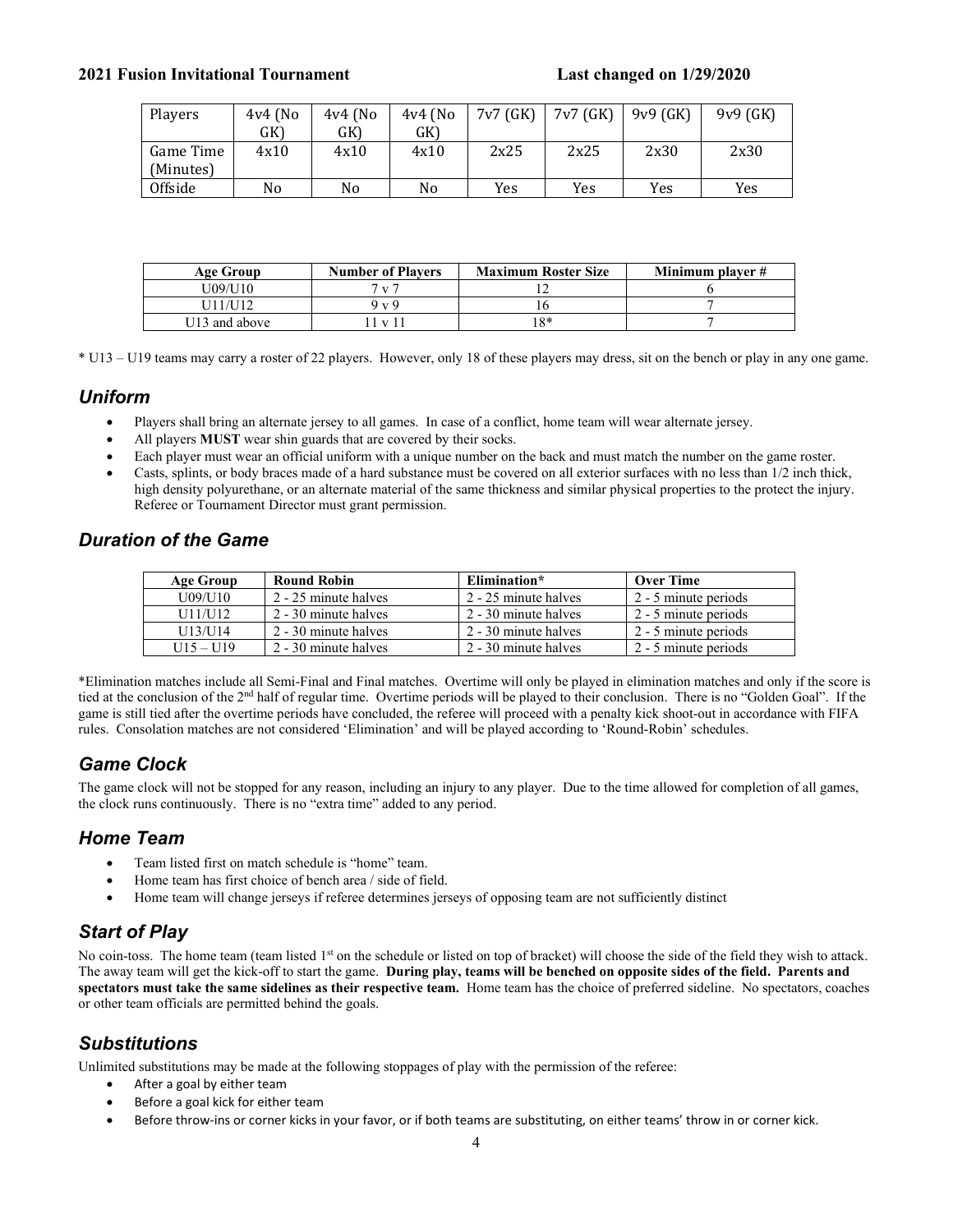- At beginning of any period of play
- In case of injury for the injured player
- On yellow card (to replace a cautioned player if substituted 1 for 1)

## *Scoring*

Teams will play within their respective division. The teams will be ranked in order of points earned for wins and ties.

- 3 points for a win
- 1 point for a tie
- 0 points for a loss

*Note: Game cards will be collected and held by the Field Marshall after each game. Coaches must confirm scores and sign game cards to obtain their respective player pass card from the Field Marshall.*

# *Forfeits*

A maximum 5 minute grace period will be allowed after scheduled kick-off time before the game is awarded to an opponent. A forfeit will be recorded as a 3-0 score. A team that is responsible for a forfeit may not advance in the tournament.

## *Tie-Breaker*

Among teams with the same number of points for wins and ties, final placing will be determined by the following tie-breaker rules which will be applied in the following order:

| Rule              | <b>Description</b>                                                                             |
|-------------------|------------------------------------------------------------------------------------------------|
| Head to Head      | The winner of previous match advances (not applicable if the tie involves 3 or more teams) $*$ |
| Goal Differential | Subtract total goals allowed from total goals scored (max 3 per game)**                        |
| Goals Against     | Fewest goals allowed during round robin play                                                   |
| Goals Scored      | Most goals scored during round robin play (max 5 per game)                                     |
| Penalty Kicks     | Using FIFA rules. The tournament directors will determine time and field location.             |

\* For three way ties after round robin play, one team will be advanced using tie-breaker rules starting with "Goal Differential". If there is still a tie among the remaining teams, the tie-breaking process will restart again beginning with the Head to Head rule.

**\*\*** Bonus points example:

- Game  $1$  team wins by 5 goals and receives  $+3$  bonus points
- Game  $2$  team wins by 1 goal and receives  $+1$  bonus point
- Game 3 team loses by 2 goals and receives a -2 point
- Goal Differential would be  $3+1-2=2$  in the example above

## *Rule Modifications for Small Sided Games*

#### **A) U9, U10, U11 and U12 Game Rules and Exceptions:**

- 1. There are championship matches for the U9, U10, U11 and U12 age groups when division placement is an even number of teams.
- 2. All players will receive a participation token.

#### **B) 7v7 Modified Rules (U9-U10):**

- 1. Headers are **not** allowed.
- 2. The offside rule **is** enforced.
- 3. Goal kicks FIFA rules.
- 4. Drop kick with punting is illegal.
- 5. The pass back rule is enforced.
- 6. When the ball crosses a sideline, the game is restarted with a throw-in.
- 7. All players must be six (6) yards from all restarts.
- 8. Fouls & Misconduct restarts may be direct or indirect. FIFA laws apply.
- 9. The goalkeeper can use hands anywhere inside the 10-yard deep area in front of the goal and can not be impeded while in possession of the ball in this penalty area.
- 10. Penalty kicks will be taken from the eight (8) yard line, centered in front of the goal.
- 11. Slide tackles are not allowed.
- 12. Build out lines will be utilized. When goalkeeper has control (with their hands) of the ball during play or from a goal kick, the opposing team **MUST** move behind the Build-Out-Line until the ball is **RELEASEDB (put in play) by the goalkeeper.**. Once the opposing team is behind the Build-Out-Line, the goalkeeper can pass, throw or roll the ball to a teammate. Punting and drop kicks are **not** allowed. Once ball is in play, the opposing team can then cross the build out line and play can resume as normal.